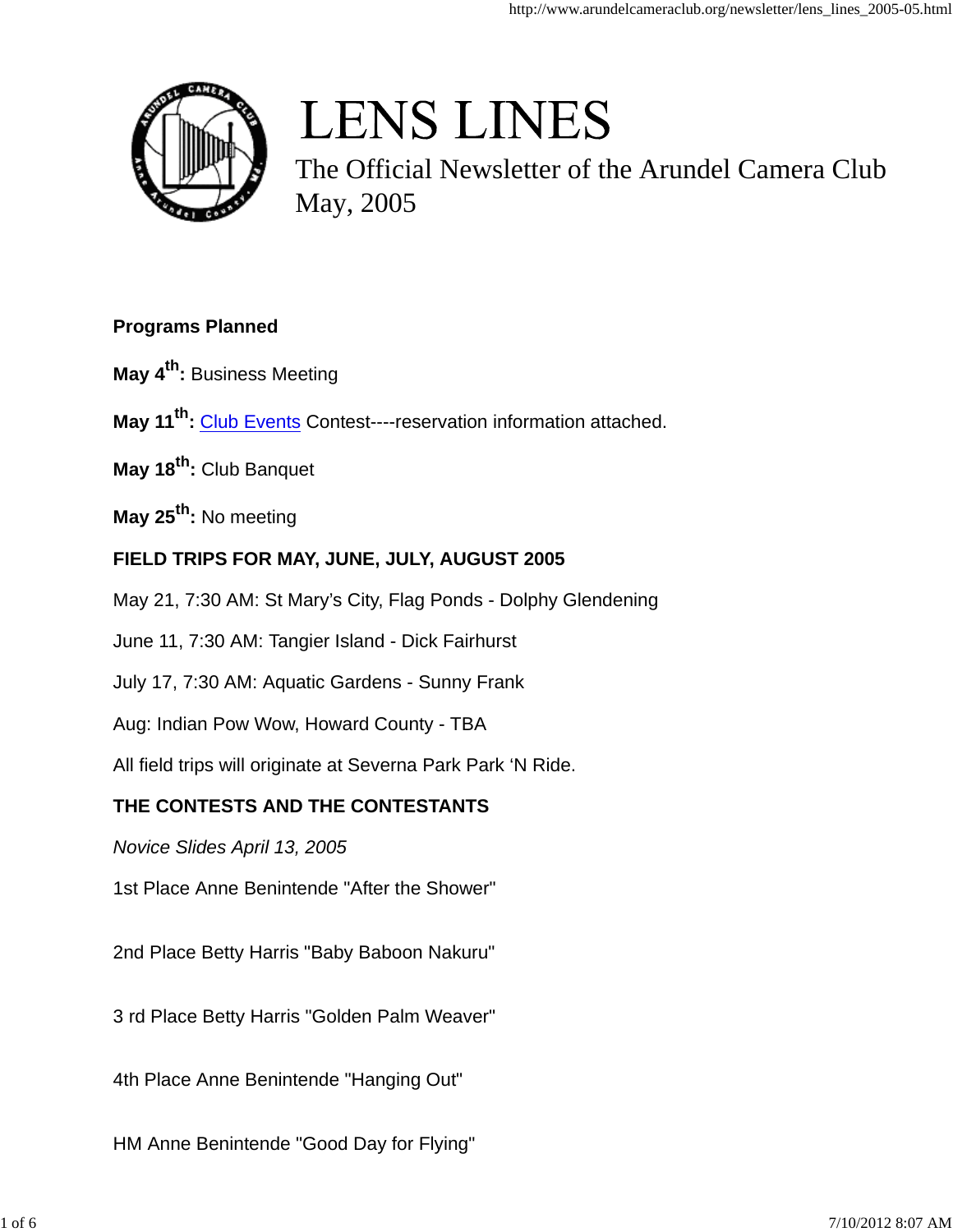HM Charles Marah "Highrise"

*Unlimited Slides April 13, 2005*

1st Place Chuck Gallegos "Three Soft Marsh Mallows"

2nd Place Howard Penn "Sunset Dinner"

3rd Place Sara McNeely "The Old Mill"

4th Place Sara McNeely "Road into the Poppy Field"

HM Chip Bulgin "You Looking at Me?"

HM Howard Penn "Holding Hands"

HM Chip Bulgin "Warped"

## *Judging*

Nature photographer Tony Sweet, who has donated a great deal of is time to our group, iudged the April  $12^{th}$  contest. His web page, tonysweet.com, is well worth a look. Tony offers everything from workshops to portfolio critique. While not cheap, most of his workshops are limited to only ten participants.

## *Contestants*

Rain left the light of an overcast sky for **Anne Benintende** to photograph a black winged damselfly on a yellow-green bush at Ladew Gardens on Monkton, MD. "I wish I could tell you that I really knew what I was doing when I took this photograph. But on this day I had the camera manual out in an effort to learn how use the camera's manual options. As luck would have it, this beautiful creature landed in front of me." And landed Anne first place in the Novice Slides category.

That softly back-lit flower photograph that won First Place in Unlimited Slides category by **Chuck Gallegos** is a Virginia Salt Marsh Mallow. It lives on a Rhode River salt marsh (Of course!) near Chuck's office. Gallegos tried several viewpoints and varied the time of day until he made the winning exposure after doing early morning landscapes. The mallow was photographed at 7 a.m. through the surrounding marsh grass and Chuck managed to keep one portion of the back-lit exposure sharp by sighting through a break in the grass. He used a digital camera to determine exposure, made the final exposure on E100VS film with his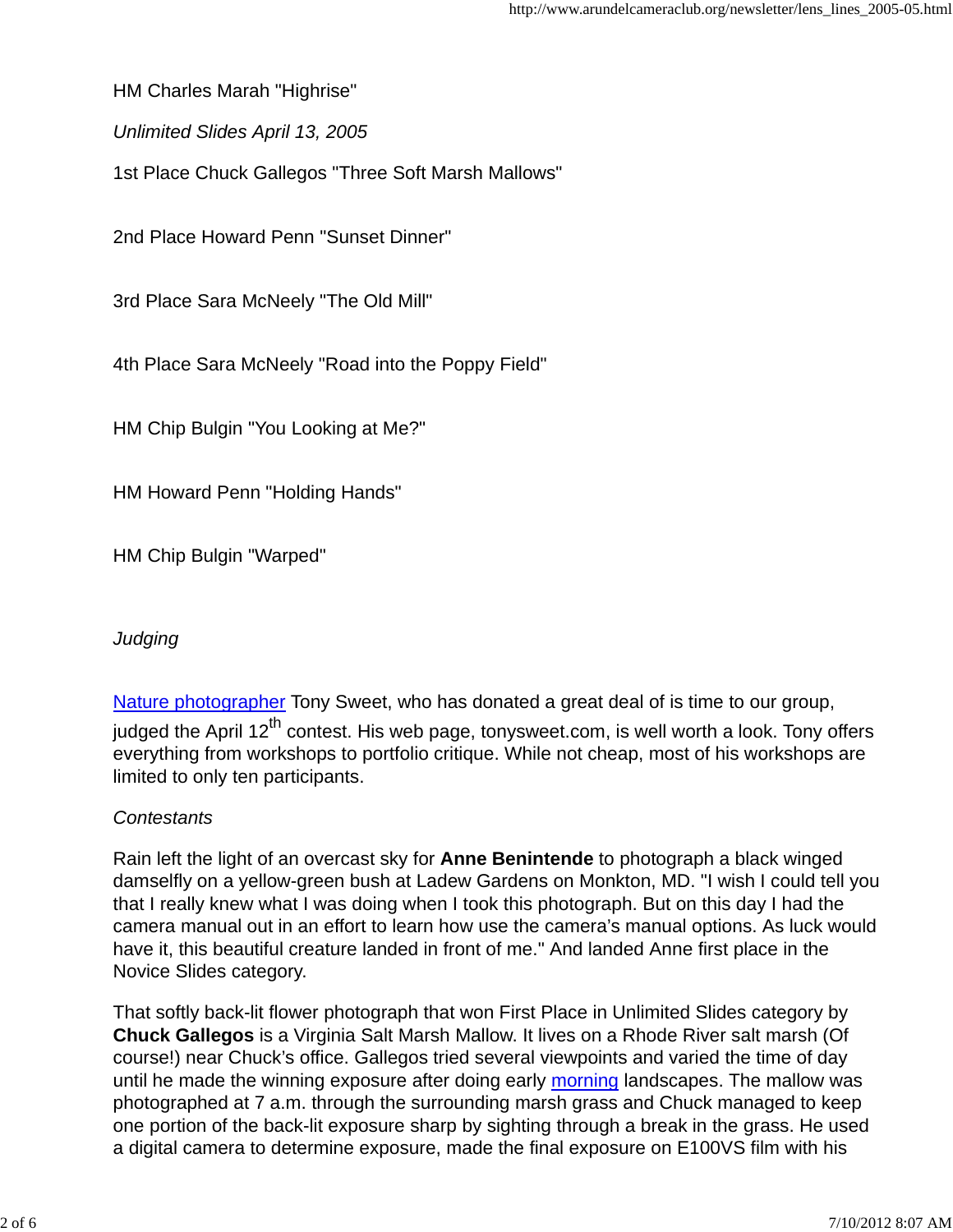Canon Elan camera equipped with a 75-300 mm zoom lens attached to a 25 mm extender. Chuck's planning and persistence earned the prize.

*Novice Color Prints April 27, 2005*

1st Place Sara McNeely "The Love Boat" 2nd Place Dick Chomitz "Food I Think" 3rd Place Rogard Ross "Rainbow Over Half Dome" 4th Place Betty Harris "Golden Palm Weaver" HM Sara McNeely "The Old Mill" HM Tim Champney "Leaf Opening in Spring" HM Nancy Kennedy "Lady Bug Can't Resist" HM Donna Neal "Mandolin Curves"

*Unlimited Color Prints April 27, 2005*

1st Place Ernest Swanson "Orchids" 2nd Place Chuck Gallegos "Catepillar on a Gumball Leaf" 3rd Place Ernest Swanson "Power Dive" 4th Place Howard Penn "Sibling Rivalry" HM Godfrey Gauld "Pucker Up" HM Howard Penn "Cardinal and Berries"

*Novice Monochrome Prints April 27, 2005*

1st Place Chip Bulgin "And when I blow like this I lift right up in the air." 2nd Place Chip Bulgin "Stemware" 3rd Place Chip Bulgin "What the heck is that?" 4th Place Tim Champney "Dahlia at the Fair" HM Donna Neal "Hand Off" HM Chip Bulgin "Drivers"

*Unlimited Monochrome Prints April 27, 2005*

1st Place Ernest Swanson "Smokin" 2nd Place Ernest Swanson "Courthouse Window" 3rd Place Ernest Swanson "Street Light Shadow" 4th Place Chuck Gallegos "Fort Macon Dugout" HM Chuck Gallegos "Laundry Day" HM Chuck Gallegos "Dance of the Mushrooms"

*We had two promotions:* Sara McNeely was promoted to Unlimited in color prints.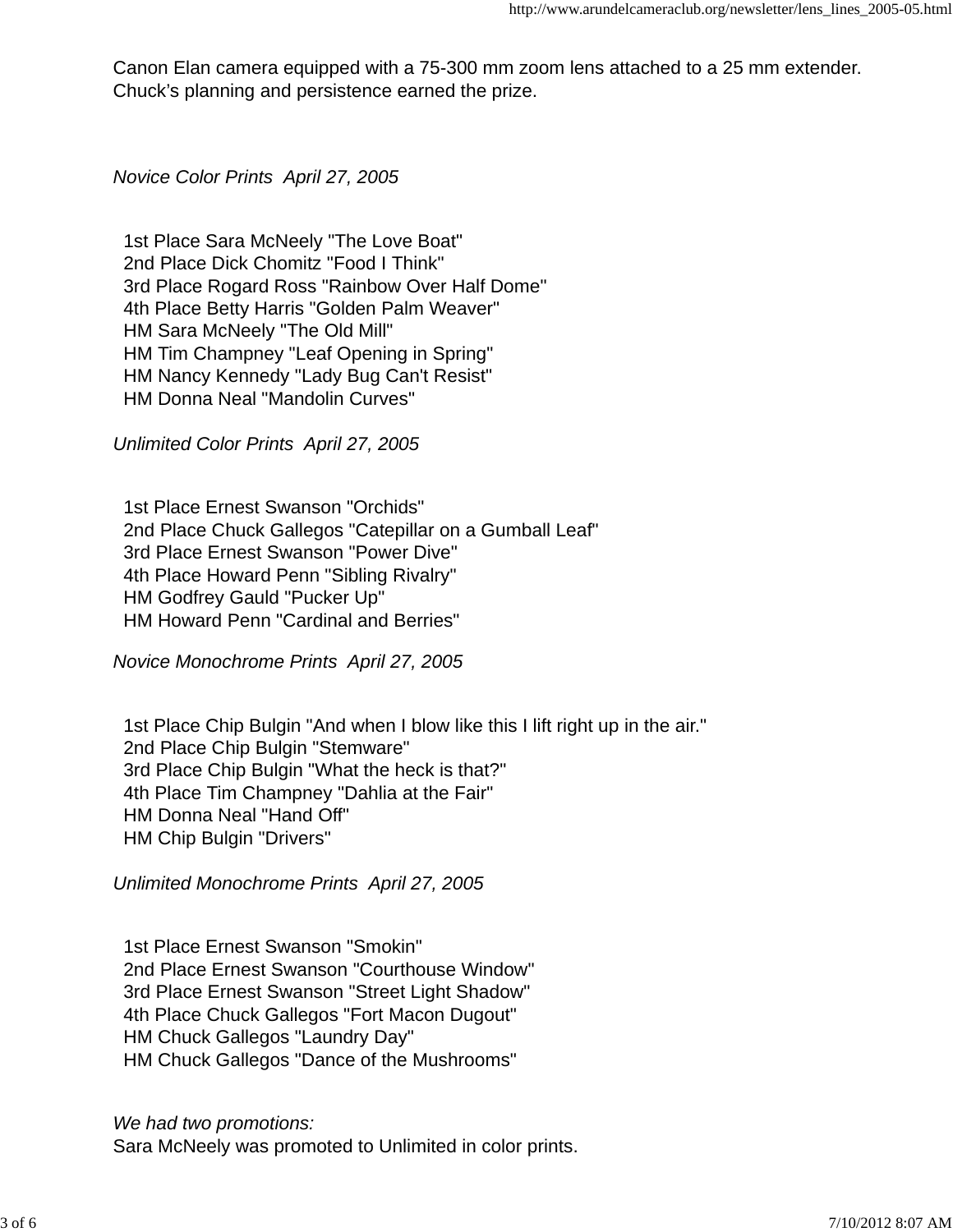Chip Bulgin was promoted to Unlimited in monochrome prints and Chip was awarded a Red, White and Blue Ribbon for winning First through Fourth in Novice Monochrome Prints

#### *We had several certificates earned by Ernie Swanson:*

A silver certificate in Unlimited Color Prints and a bronze certificate in Unlimited Monochrome Prints.

#### *The Judge*

**Tom Berault,** Professor of Art at Prince Georges Community College judged the April 27<sup>th</sup> contest. It was a long night for Tom and no wonder: With subject matter ranging from Love Boats to Labradors there were forty four entrants for the Novice Color Prints alone. As the judging progressed Professor Berault remarked, "All good photos here, amazingly well done." He listed the reasons for taking a print out of the running, but the reasons proved strong enough to keep the picture in.

He was very picky about how photographs are matted and how the color of the matt can affect the how the photograph is perceived. Berault was also critical of black and white photographs converted from color in Photoshop and produced on ink jet printers. Many of the b&w conversions had a slight blue or green tint that was distracting to him.

Speaking to the subject matter of a photograph he asked, "Why do we want to look at the avocado?" Good question. If the subject matter is interesting, the viewer responds. The picture in question was well designed, but Berault felt the centerpiece of the picture, an avocado, needed to be taken a step further.

#### *And the Winners Are………*

**Ernie Swanson** went to college to study music and the clarinet was his instrument of choice. That explains why a clarinet occasionally appears in Ernie's contest photographs. And it's not just a clarinet; it's the clarinet that he took to college.

"Smokin,'" Ernie's clarinet doing just that, was photographed on a digital camera, and it took first place in Unlimited Monochrome Prints. Maybe Ernie could make that clarinet smoke in his college days, but in this picture he created the smoke with Photoshop.

"Orchids" also by **Ernie Swanson** won first place in Unlimited Color Prints. He attributes the picture to his wife, Mary, who spotted the floral arrangement and suggested that Ernie photograph it. Mary held a black card behind the scene while Ernie composed the image on his Canon digital camera with a 100 mm. macro lens using a ring light. The background came in gray rather than black. Isolating the background in Photoshop, Ernie brought the gray to black.

"And When I blow Like this I lift Right Into the Air" is the title of **Chip Blugin's** first place in Novice Monochrome Prints. (If the club had a Title of the Year contest, this would certainly be the winner.) The subject is a child of a friend. Chip said he placed a softbox, a diffusion panel and the child on the floor. It was one of those days when subject, camera and photographer were all in sync.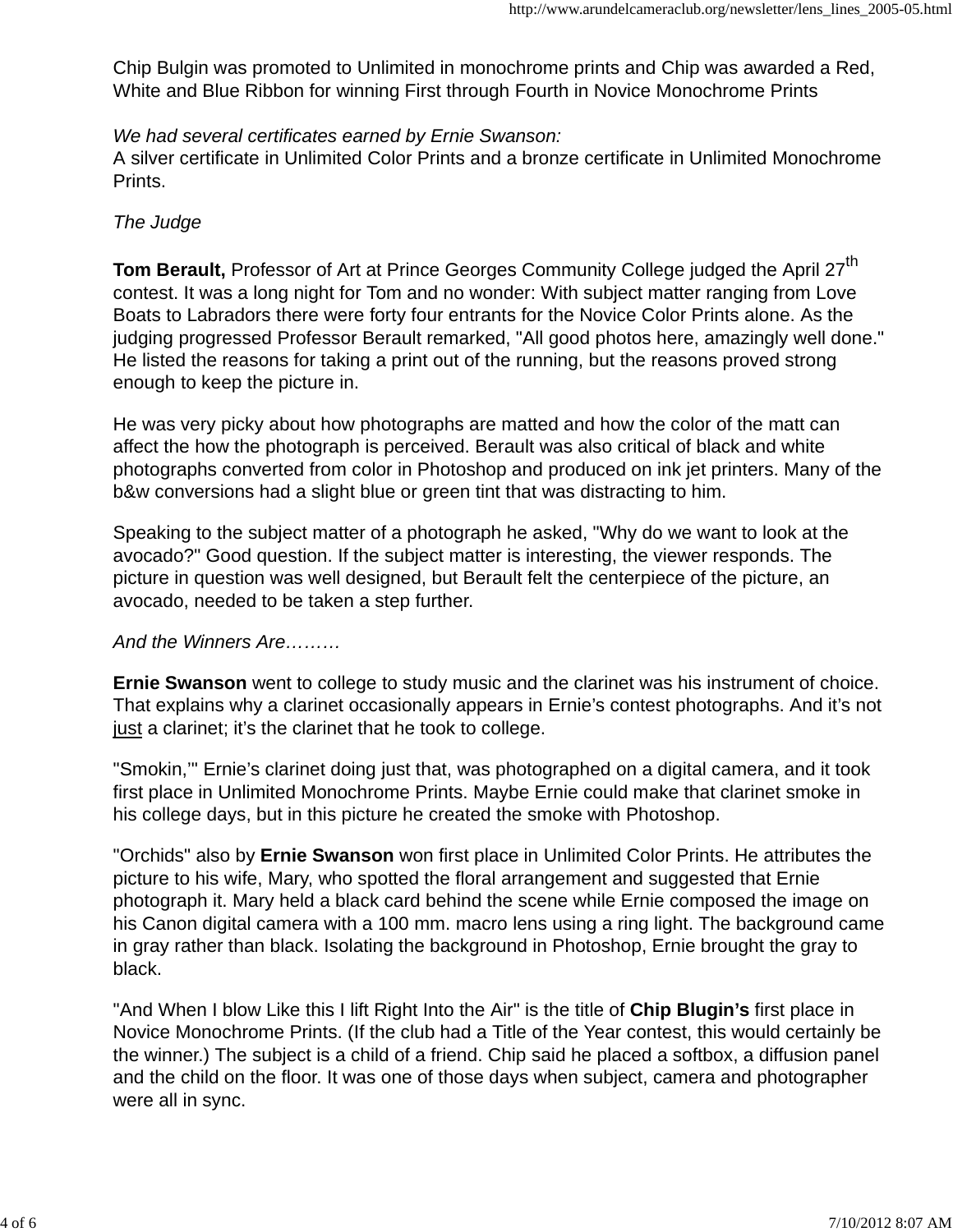### **Photoshopping**

Digital Cameras continue to rise in quality and features and drop in price.

Canon and Nikon long ago passed the ninth round in their fight for leadership. The new Canon Digital Rebel has an eight megapixel resolution, the new Nikon D70S still has a six megapixel resolution but a new battery that the manufacturer claims is good for twenty five hundred exposures per battery charge. Canon claims six hundred exposures per battery charge. Two hundred exposures had been the norm. Both cameras are single lens reflexes. The new canon now matches the Nikon D70 in powering up: two tenths of a second from "off" to ready instead of three or four seconds. Canon now has the same burst mode as the D70S, 3 per second. Street price of the Nikon is expected to be around \$900 less lens, the Canon will come in at \$850. Lenses from all Nikon reflex cameras dating back to 1959 will work on the D70S. Canon lenses from about 1989 forward can be used on the digital rebel.

It was less than ten years ago that Eastman Kodak 's top of the line camera with an 18 megabite file and a price tag of \$12,500.00.

And Adobe has placed Photoshop Version CS2 on the market. Street price seems to be in the \$160-\$180.00 neighborhood for an update for those who already own Photoshop. Included are new tools that reduce noise with digital images as well as a filter that will correct lens distortion. An impressive new feature is called vanishing point. It allows the user to add and move objects within a picture while automatically maintaining perspective. If you want to add cars to a road that fades into the distance, the vanishing point automatically scales the cars in proportion to the road.

Five club members joined in for the April Field Trip to Potomac Falls: **Howard Penn, Dolphy Glendenning, Anne Benintende** and **Godfrey** and **Elizabeth Gauld**. As luck would have it, a group of Civil War re-enactors were hard at work near the falls. Cameras clicked. The group found a restaurant but the \$18.50 entrée price sent the group scurrying for home.

NOTE from our WEB MASTER The Arundel Camera Club website URL is now http://arundelcameraclub.org/

Camera Club Member's image galleries are at Arundel Camera Club Galleries on PBase and are linked from the club website.

**Arundel Camera Club** meets every Wednesday evening when school is in session. We meet at 7:30 and usually end around 9:00 p.m. at Severna Park High School, 60 Robinson Road, Severna Park in room G144. Meetings are open to the public, but only dues paying members may enter competitions. Annual dues are \$15 per adult, \$7.50 per full-time student. If a second family member joins the club, the second member's dues are discounted 50% or \$7.50. For further information, check on the club website or feel free to call or e - mail any of the club's officers:

#### **President**